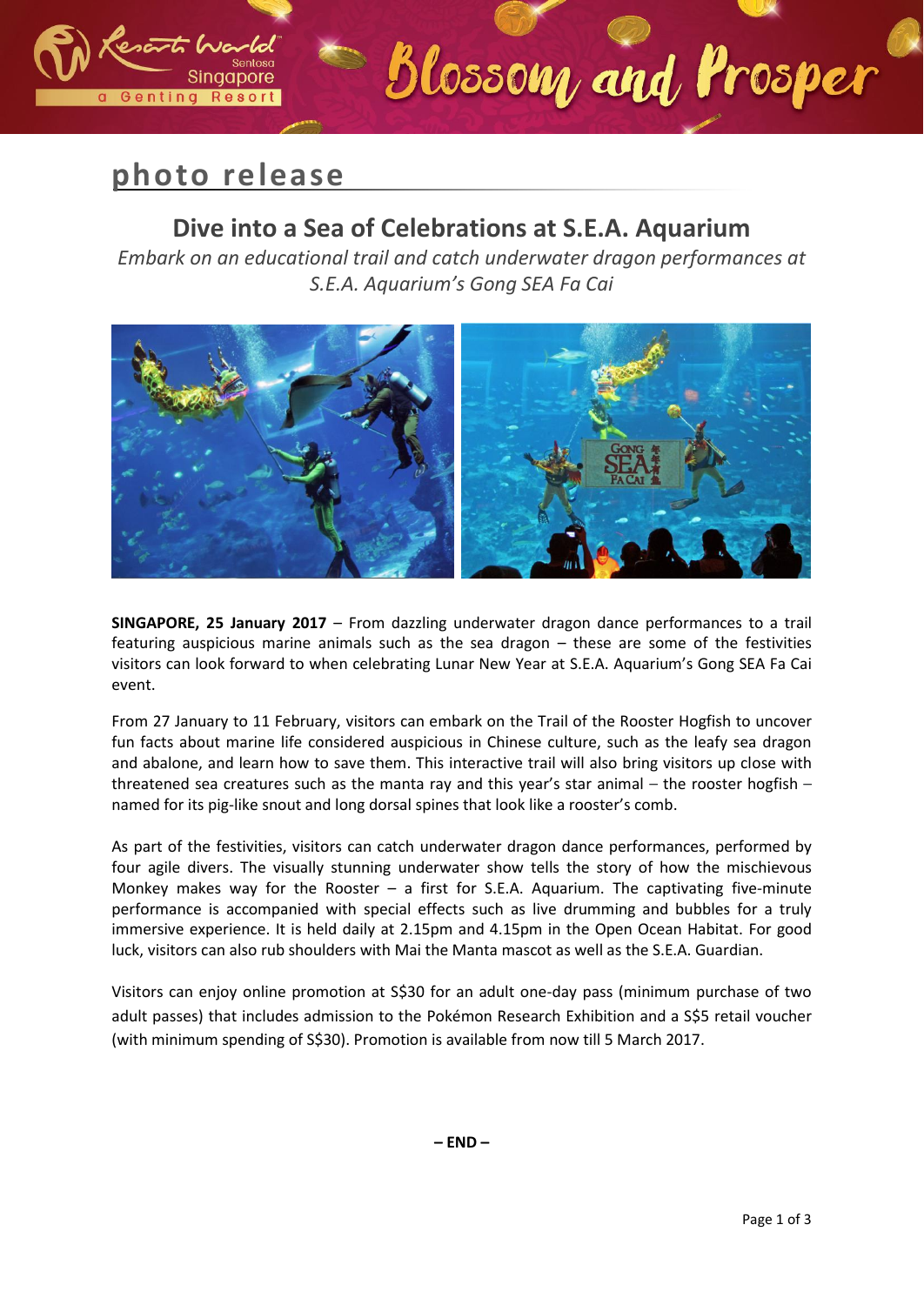

# Blossom and Prosper

#### **Note to Editors**

- 1. Photos can be downloaded fro[m https://app.box.com/v/R](https://app.box.com/v/MerryFishmas)WSAttractionsCNY
- 2. All photos are to be attributed to **Resorts World Sentosa**





S.E.A. Aquarium's Gong SEA Fa Cai event features underwater dragon dance performances by four agile divers. The visually stunning underwater show tells the story of how the mischievous Monkey makes way for the Rooster – a first for S.E.A. Aquarium. The showcase is accompanied by special effects such as live drumming and bubbles for a truly immersive experience. It is held daily at 2.15pm and 4.15pm in the Open Ocean Habitat.

Visitors can embark on the Trail of the Rooster Hogfish (left) to uncover facts on marine life considered auspicious in Chinese culture, such as the leafy sea dragon (bottom left). This interactive trail will also bring visitors up close with threatened sea creatures such as this year's star animal – the rooster hogfish – named for its pig-like snout and long dorsal spines that look like a rooster's comb.